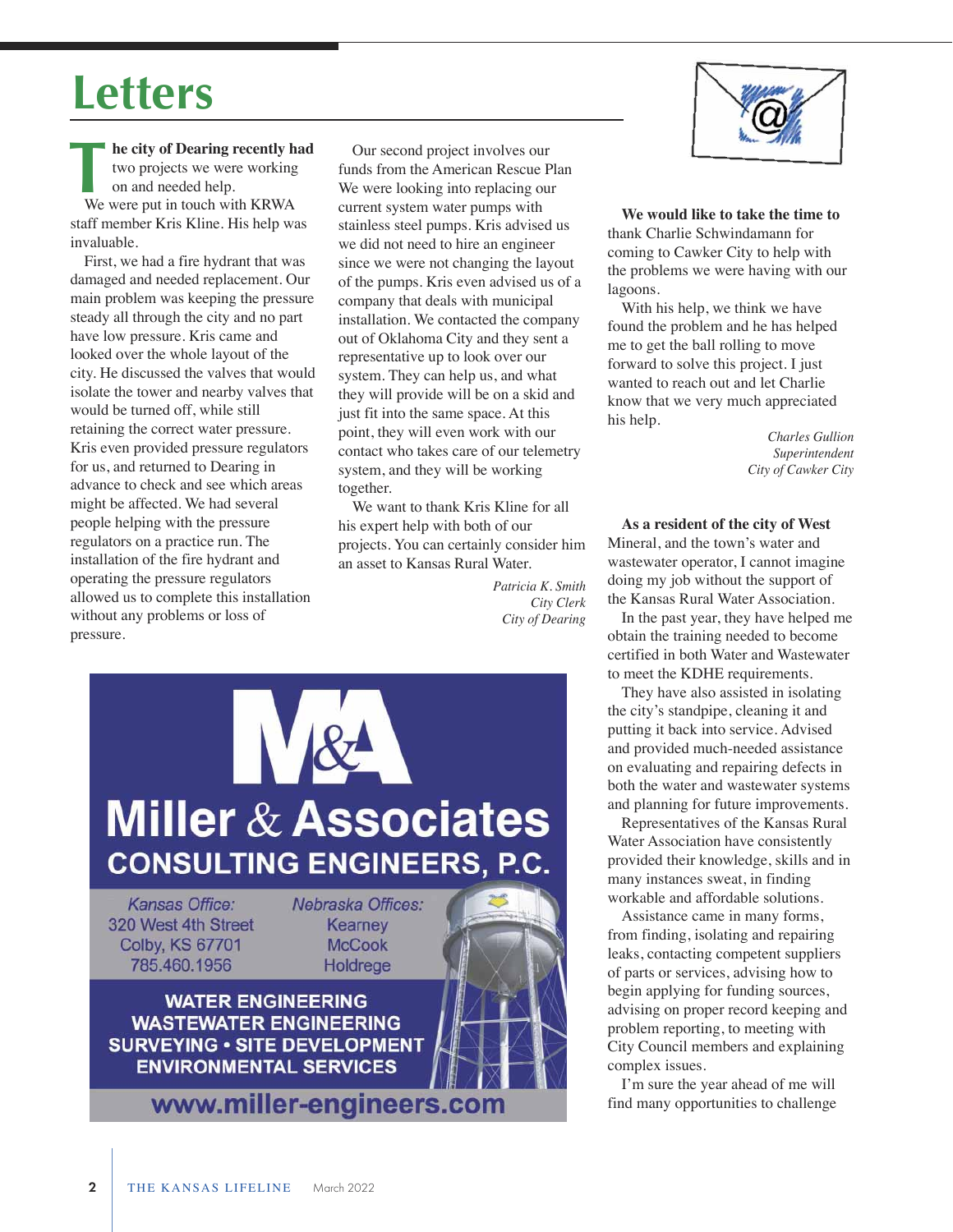my knowledge, skills, and abilities, but I find comfort in knowing there is help available just a phone call away to the KRWA.

Just to name names – special thanks to Daryn Martin, Jason Solomon, Kris Kline, Greg Metz, and a shout out to the people behind these that make their support possible.

> *Ron Lea City of West Mineral*

**On behalf of the city of Scammon,** 

we would like to thank you and your staff for the assistance from Jason Solomon, Greg Metz, Stewart Kasper and Kris Kline on November 9, 2021. We had been having major problems with water loss since February 2021 ranging from 40 to 50 percent on unaccounted for water.

On November 9, with your staff and their equipment, we located six potential problems areas. The following day we replaced a water meter that had not been registering which showed we had been losing 11 GPM. That was a big one.

As of today (Nov. 18) we have completed the repair of the other five problem areas, finding a leak at each spot. They were all small leaks, but could very well add up to another three to four GPM. I have discussed this with Jason Solomon.

Once again, thank you and your staff for your assistance.

> *Jerry Grant Mayor, City of Scammon*

**I'm writing this letter in** 

appreciation for the knowledge, effort and professionalism that the people and the KRWA as a whole bring to the table when it comes to assisting the water/wastewater operators within the State of Kansas.

I have had the opportunity to attend several training classes over the years and more in the past months due to the fact that I have become the operator intraining for our systems here in the city of Elbing. Another thing that I have

found in attending KRWA classes is that you have the opportunity to meet other like-minded operators and have the chance to share knowledge of problems you have experienced.

I reached out at my first training session this year about having someone make a visit to our city for advice and recommendations on some maintenance issues regarding our wastewater lagoon system. I was given Charlie Schwindamann's contact information. In visiting with Charlie about making a visit I learned that he has been to our facility in the past and had a very good knowledge of our system.

He made a visit to our city on October 14, 2021, he was very professional and helpful to say the least, and retained very good notes concerning his past visit. We spent several hours going over everything from valve maintenance, system design

and reviewing the prints of our system as to the flows and the system's valves between the different cells.

I have found that having the Kansas Rural Water association in the loop when it comes to training on water and wastewater systems and managing our city systems is a very valuable tool. One thing I have noticed is that the staff and trainers brought in by KRWA have been in the trenches which means a lot to us people in the field. It's like having a friend in the business.

In closing, I feel that even though our systems in the City of Elbing are small and we buy our treated water from a rural water district, the KRWA brings a lot to the table.

I will in the future turn to them for knowledge and advice. Sincerely,

> *Steve L. Clark City of Elbing*

| KRWA<br><b>Officers &amp;</b><br><b>Directors</b> | <b>Bill Shroyer, President, City of Sabetha</b><br><b>Mike Fulkerson, Vice-President, Leavenworth Cons. RWD 1, Basehor</b><br><b>Scott Robertson, Secretary, City of Hesston</b><br><b>Paul Froelich, Treasurer, City of Enterprise</b><br><b>Carl Chalfant, Director, City of Washington</b><br>Patricia Shaffer, Director, Butler Co. RWD 5, Benton<br>Allan Soetaert, Director, Johnson Co. RWD 7, Gardner<br><b>Bill Shroyer, Director, National Rural Water Association</b><br>Mays & Associates, LLC, Legislative Liaison                                                                                                                                                                                                                                                                                                                                                                                                                                             |
|---------------------------------------------------|-----------------------------------------------------------------------------------------------------------------------------------------------------------------------------------------------------------------------------------------------------------------------------------------------------------------------------------------------------------------------------------------------------------------------------------------------------------------------------------------------------------------------------------------------------------------------------------------------------------------------------------------------------------------------------------------------------------------------------------------------------------------------------------------------------------------------------------------------------------------------------------------------------------------------------------------------------------------------------|
| <b>KRWA</b><br><b>Staff</b>                       | <b>Elmer Ronnebaum, General Manager</b><br>Ken Kopp, Assistant General Manager; Water Rights/Source Water Specialist<br><b>Laurie Strathman, Administrative Assistant</b><br><b>Bret Beye, Technical Assistant</b><br><b>Lonnie Boller, Technical Assistant</b><br><b>Brian Bowles, Technical Assistant</b><br><b>Doug Guenther, Technical Assistant</b><br>Doug Helmke, Water Rights/Source Water Specialist<br><b>Stewart Kasper, Technical Assistant / Trainer</b><br><b>Tony Kimmi, Technical Assistant</b><br><b>Kris Kline, Technical Assistant</b><br>Jeff Lamfers, Consultant<br><b>Daryn Martin, Technical Assistant</b><br>Pat McCool, Consultant<br><b>Greg Metz, Technical Assistant</b><br><b>Linda Osterhaus, Office Assistant</b><br><b>Charlie Schwindamann, Wastewater Tech</b><br>Jason Soloman, Wastewater Tech<br><b>Jon Steele, Technical Assistant</b><br><b>Mark Thomas, GPS/GIS Mapping Coordinator</b><br><b>Monica Wurtz, Technical Assistant</b> |

*Delbert "Bert" Zerr, Consultant*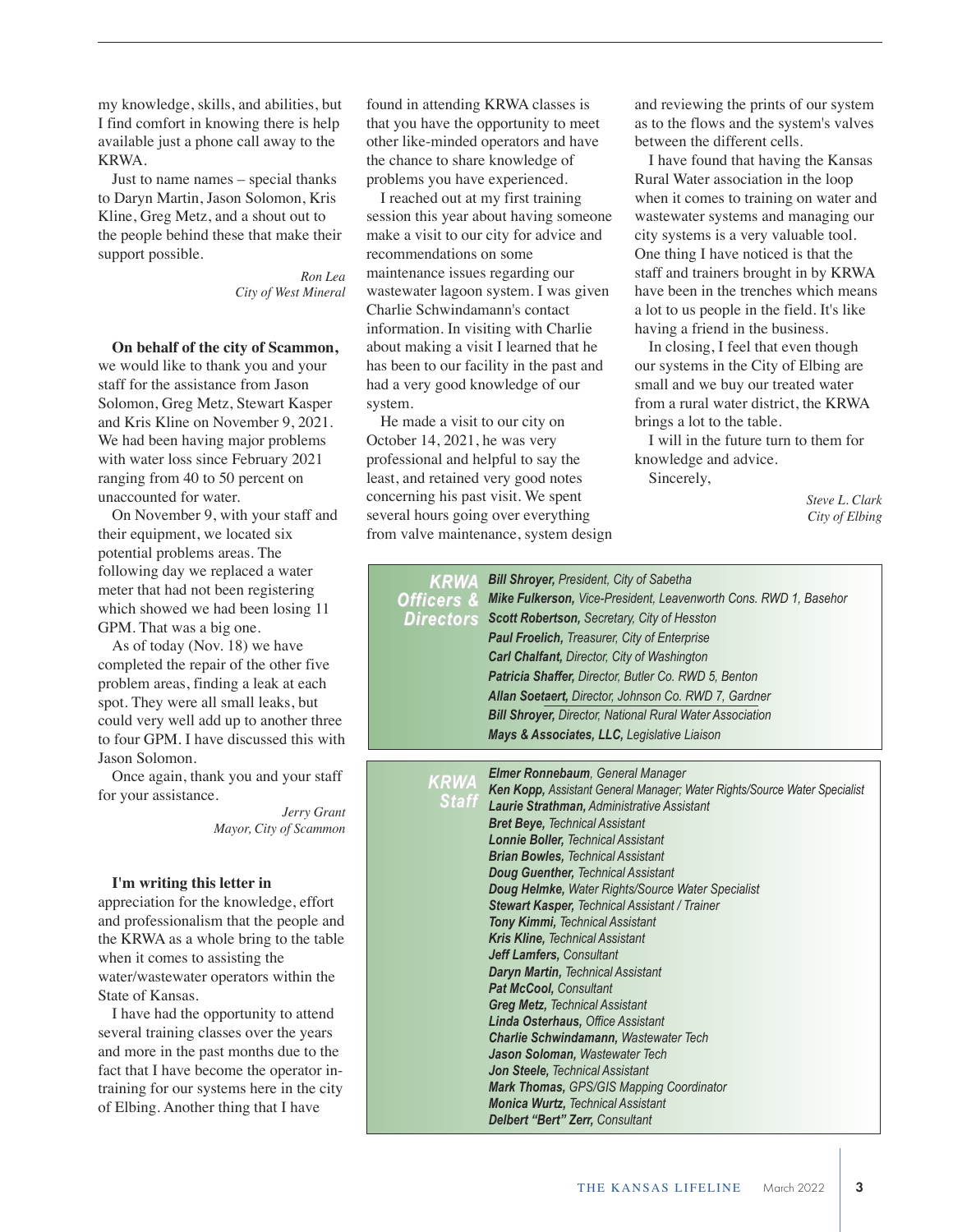## **MARCH 2022**

**Dear Members of KRWA and Friends:** 



It is my distinct pleasure and an honor to provide this statement in support of Your Kansas Rural Water Association.

There have been many challenges for our cities and towns, rural water districts and citizens over the past year. COVID has caused many events to be canceled. We look forward to holding

the 2022 Annual Conference & Exhibition in Wichita, March 29 – 31. I know that everyone looks forward to getting together.

I also hope that your drinking water and wastewater systems were successful in all operations and construction projects, and you were able to complete all upgrades or improvements to your systems. I know from our experience in Sabetha that materials are in short supply. Suppliers report this is due to the extraordinary demand for products. Companies that provide brass fittings cannot pour the brass fast enough to satisfy the demand. This begs the question of how the new infrastructure funding will further impact the availability of materials.

I am proud that Your Kansas Rural Water Association was able to continue to provide the leadership to help water and wastewater operators attain the necessary training for their certifications as operators. Attending training just to pick up hours is not the right reason to attend training. Training should be beneficial to the utility staff, managers, and governing bodies as well. KRWA responded by being the first to pilot virtual operator training in 2020. In 2021, KRWA provided 31 online sessions that were attended by 1,676 operators and others.

No organization succeeds without support of membership. KRWA is Your Association. I know that staff request and try to honor any request for training that is made. KRWA encourages any and all ideas to continue making KRWA as resilient as possible and keeping it as a recognized leader in water and wastewater utility support.

KRWA will continue to seek out the newest information and latest technology through the scores of Associate Members and through all who participate in the Annual Conference and other regional training sessions.

To remain unified as one voice, KRWA participates at the federal, state, and local levels of government to help inform and educate member RWD boards and councils. The weekly E-News, the KRWA website at www.krwa.net, and the Association's magazine, *The Kansas Lifeline*, are exemplary.

With our unified voice as members, Board, and staff, we are being heard through our efforts at the national and state levels.

A report beginning on page 99 showcases some of the activities of the Association in 2021. That is followed by a listing of all the members as of January 1, 2022.

We hope you enjoy this year's conference activities, training sessions, and interactions with fellow professionals in your field.

Thank you for your continued support of the Kansas Rural Water Association!

Sincerely,

Bill Shower

**Bill Shroyer** KRWA President

| Every                                                         | Don't Miss N!!    |        |                |                                    |                |                          |               |
|---------------------------------------------------------------|-------------------|--------|----------------|------------------------------------|----------------|--------------------------|---------------|
|                                                               | <b>MARCH 2022</b> |        |                |                                    |                |                          |               |
|                                                               | Sunday            | Monday | <b>Tuesday</b> | Wednesday Thursday<br>$\mathbf{2}$ | $\overline{3}$ | Friday<br>$\overline{4}$ | Sahveday<br>5 |
|                                                               |                   |        |                | 78910112                           |                |                          |               |
| <b>2022</b> 53rd Annual                                       |                   |        |                | 13 14 15 16 17 18 19               |                |                          |               |
| Conference & Exhibition<br>March 29 - 31, 2022                |                   |        |                | 20 21 22 23 24 25 26               |                |                          |               |
| <b>Century II Convention Center</b><br><b>Wichita, Kansas</b> |                   |        |                | 27 28 29 30 31                     |                |                          |               |